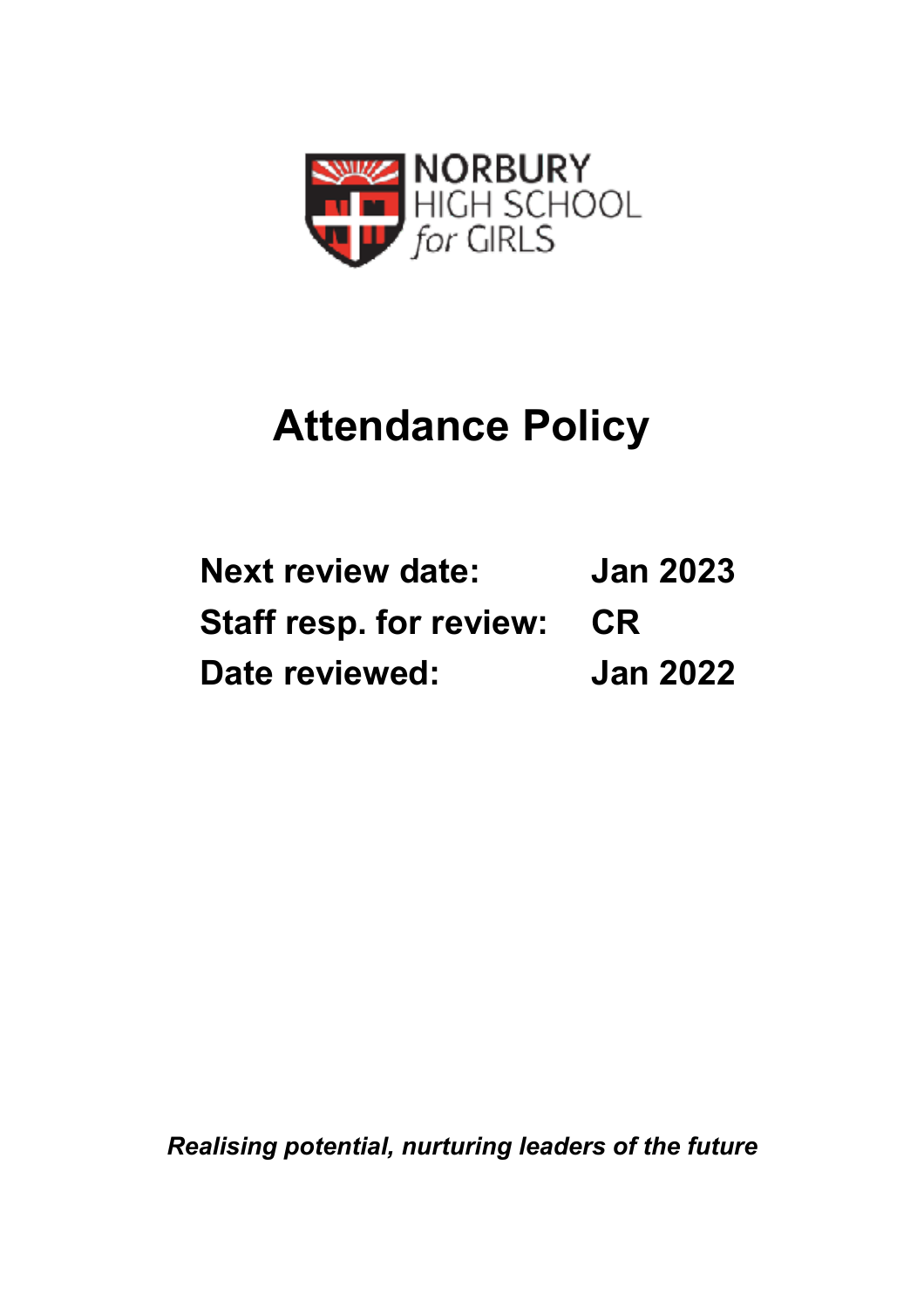# **Contents**

| 1. Aims                                | 3              |
|----------------------------------------|----------------|
| 2. Legislation and guidance            | 3              |
| 3. School procedures                   | 3              |
| 4. Authorised and unauthorised absence | 5              |
| 5. Strategies for promoting attendance | 6              |
| 6. Attendance monitoring               | 6              |
| 7. Roles and responsibilities          | 6              |
| 8. Monitoring arrangements             | $\overline{7}$ |
| 9. Links with other policies           | $\overline{7}$ |
| Appendix 1: Attendance codes           | 8              |
| Appendix 2: Register Protocol          | 10             |
| Appendix 3: Coronavirus addendum       | 14             |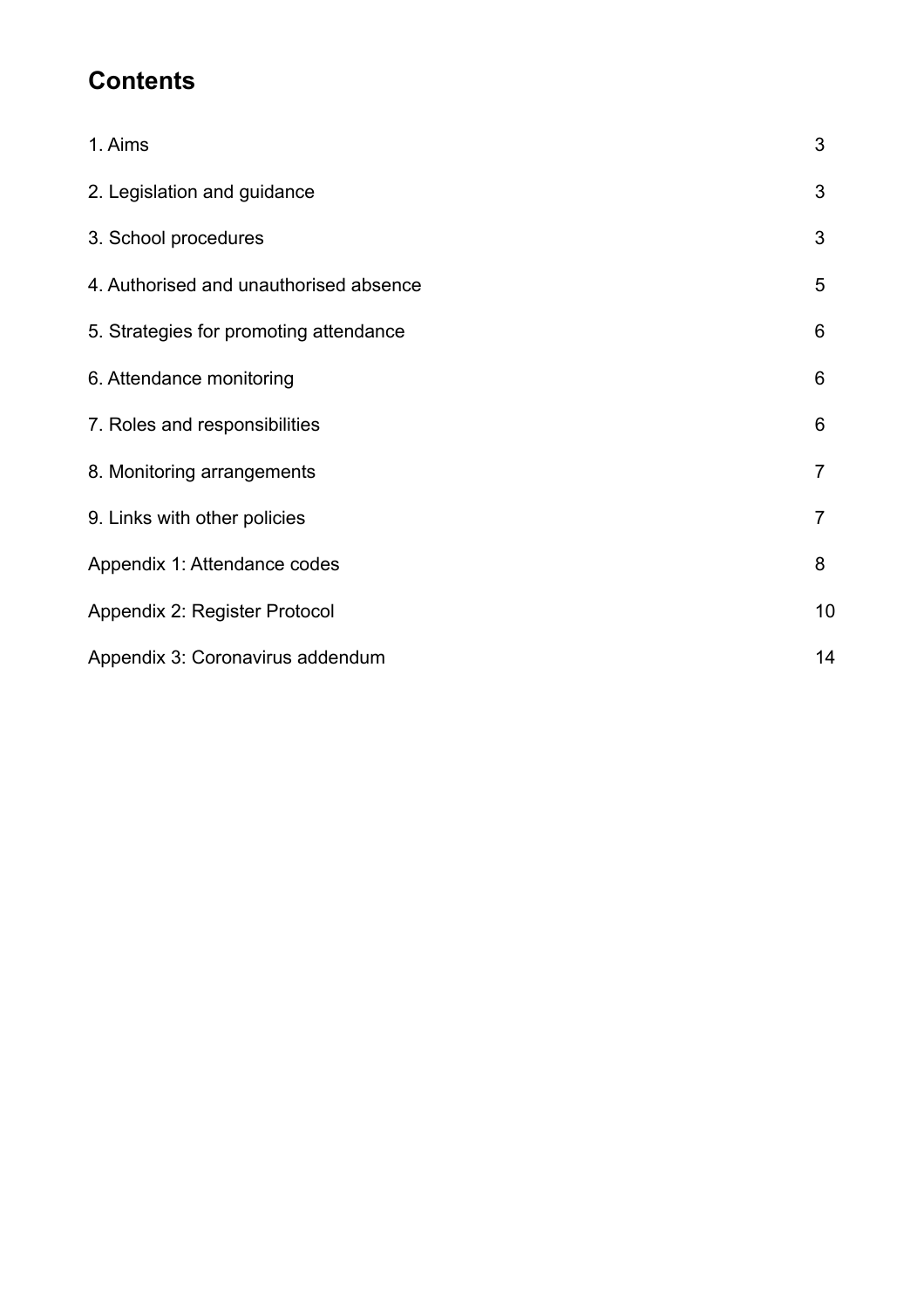# **1. Aims**

Our school aims to meet its obligations with regard to school attendance by:

- Promoting good attendance and reducing absence, including persistent absence
- Ensuring every student has access to full-time education to which they are entitled
- Acting early to address patterns of absence

We will also support parents to perform their legal duty to ensure their children of compulsory school age attend regularly (95% or higher), and will promote and support punctuality in attending lessons.

# **2. Legislation and guidance**

This policy meets the requirements of the [school attendance guidance](https://www.gov.uk/government/publications/school-attendance) from the Department for Education (DfE), and refers to the DfE's statutory guidance on [school](https://www.gov.uk/government/publications/parental-responsibility-measures-for-behaviour-and-attendance)  [attendance parental responsibility measures.](https://www.gov.uk/government/publications/parental-responsibility-measures-for-behaviour-and-attendance)

These documents are drawn from the following legislation setting out the legal powers and duties that govern school attendance:

- [The Education Act 1996](https://www.legislation.gov.uk/ukpga/1996/56/part/VI/chapter/II)
- [The Education Act 2002](http://www.legislation.gov.uk/ukpga/2002/32/part/3/chapter/3)
- The Education and Inspections Act 2006
- [The Education \(Student Registration\) \(England\) Regulations 2006](http://www.legislation.gov.uk/uksi/2006/1751/contents/made)
- [The Education \(Student Registration\) \(England\) \(Amendment\) Regulations 2010](http://www.centralbedfordshire.gov.uk/Images/amendment-regulation-2010_tcm3-8642.pdf)
- [The Education \(Student Registration\) \(England\) \(Amendment\) Regulations 2011](http://www.legislation.gov.uk/uksi/2011/1625/made)
- [The Education \(Student Registration\) \(England\) \(Amendment\) Regulations 2013](http://www.legislation.gov.uk/uksi/2013/756/made)
- [The Education \(Student Registration\) \(England\) \(Amendment\) Regulations 2016](http://legislation.data.gov.uk/uksi/2016/792/made/data.html)
- The Education (Penalty Notices) (England) (Amendment) Regulations 2013

This policy also refers to the DfE's guidance on the [school census](https://www.gov.uk/government/publications/school-census-2017-to-2018-guide-for-schools-and-las), which explains the persistent absence threshold.

# **3. School procedures**

# **3.1 Attendance register**

By law, all schools (except those where all students are boarders) are required to keep an attendance register, and all students must be placed on this register.

The attendance register will be taken at the start of the first session of each school day and once during the second session. It will mark whether every student is:

Present

Attending an approved off-site educational activity

Absent

Unable to attend due to exceptional circumstances

Any amendment to the attendance register will include:

The original entry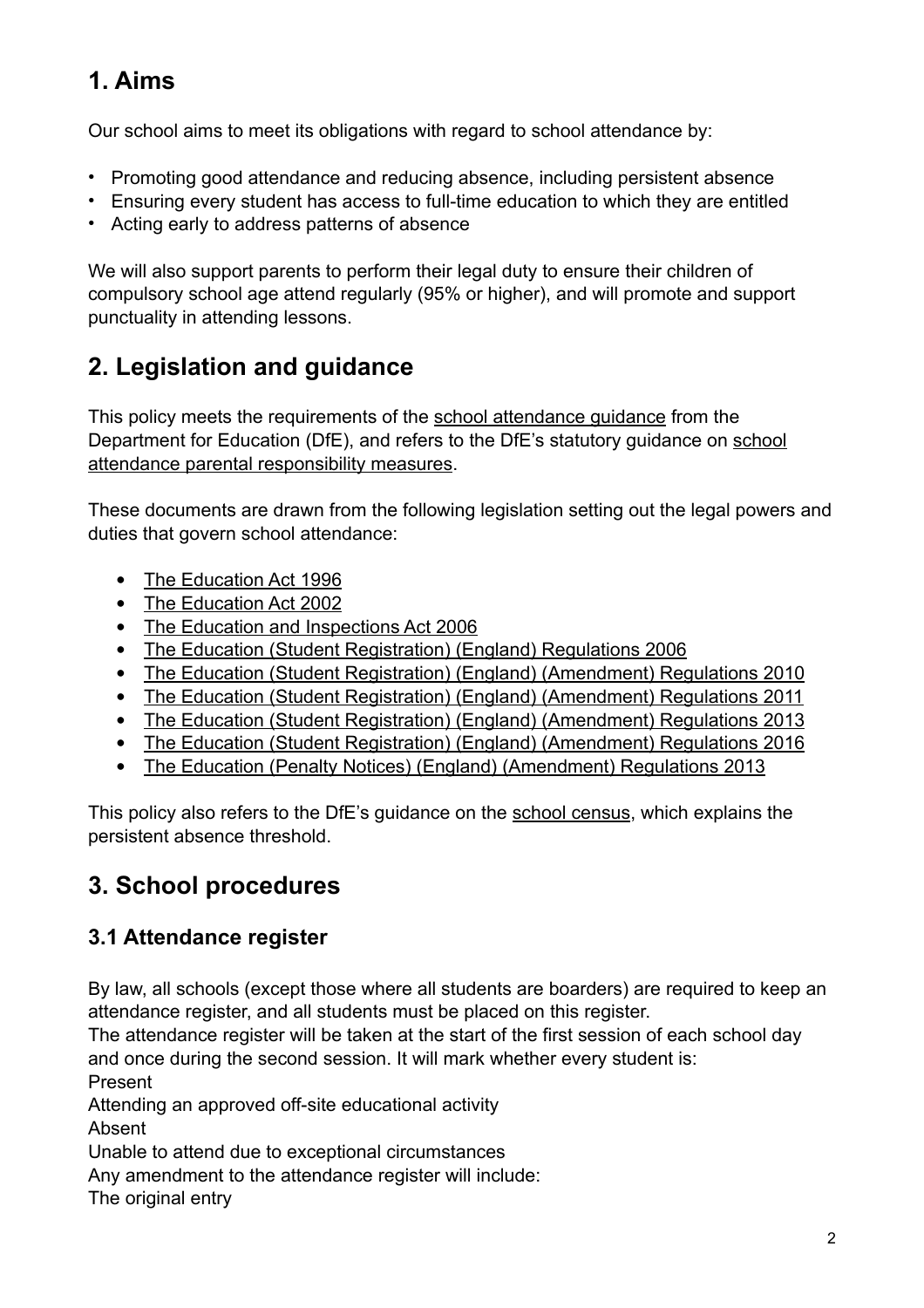The amended entry The reason for the amendment The date on which the amendment was made The name and position of the person who made the amendment See appendix 1 for the DfE attendance codes.

Every entry in the attendance register will be preserved for 3 years after the date on which the entry was made.

Students must arrive in school by 8.30am on each school day.

The register for the first session will be taken at 8.30am and will be kept open until 8.45am.

The register for the second session will be taken at 2.10pm and will be kept open until 2.25pm.

### **3.2 Unplanned absence**

Parents must notify the school on the first day of an unplanned absence – for example, if their child is unable to attend due to ill health – by 8am or as soon as practically possible (see also section 6).

Parents and carers are requested to call the school's main number on 0208 679 0062 and select the option for reporting a student absence.

Absence due to illness will be authorised unless the school has a genuine concern about the authenticity of the illness.

If the authenticity of the illness is in doubt, the school may ask parents to provide medical evidence, such as a doctor's note, prescription, appointment card or other appropriate form of evidence. We will not ask for medical evidence unnecessarily.

If the school is not satisfied about the authenticity of the illness, the absence will be recorded as unauthorised and parents will be notified of this.

3.3 Medical or dental appointments

Missing registration for a medical or dental appointment is counted as an authorised absence; advance notice is required for authorising these absences.

However, we encourage parents to make medical and dental appointments out of school hours where possible. Where this is not possible, the student should be out of school for the minimum amount of time necessary. Parents should provide proof by way of an appointment card or similar.

Parents should notify us of a planned absence for a medical or dental appointment by calling or emailing the Attendance Officer using the following:

- Contact telephone number: 0208 679 0062 ext 231
- Contact email address: attendance@nhsg.org.uk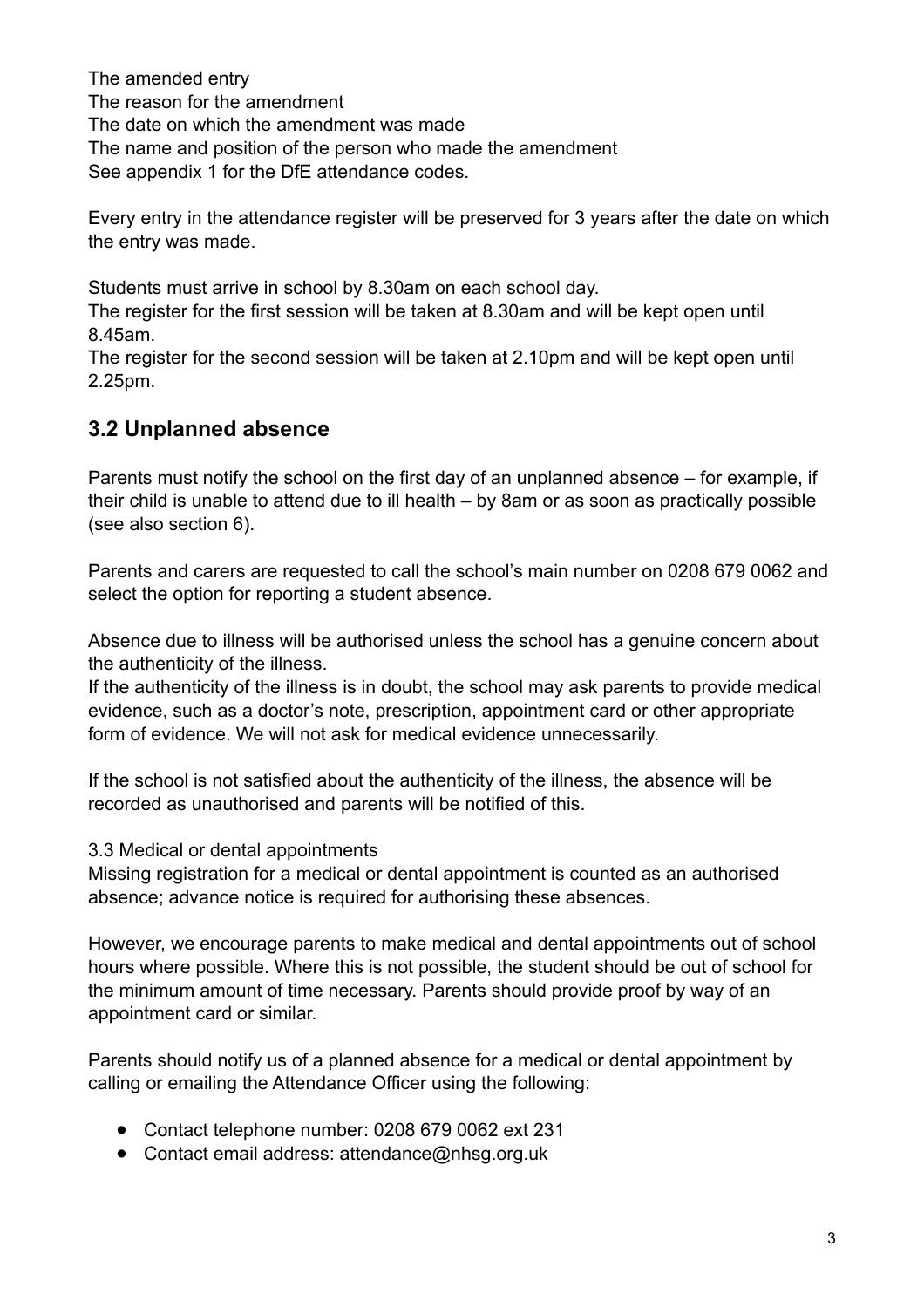Applications for other types of absence in term time must also be made in advance. Information relating to whether the school can authorise such absences can be found in section 4.

3.4 Lateness and punctuality

A student who arrives late but before the register has closed will be marked as late, using the appropriate code.

A student who arrives after the register has closed will be marked as absent, using the appropriate code.

Students who are late will be required to complete a detention on the same day.

#### 3.5 Following up absence

The school will follow up any absences to ascertain the reason, ensure proper safeguarding action is taken where necessary, identify whether the absence is approved or not and identify the correct attendance code to use.

3.6 Reporting to parents

Attendance and punctuality will be reported to parents via school reports issued as follows: Key Stage 3 – December, March and July

Year 10 – December, March and July

Year 11 – November, January and March

Year 12 – December, February and July

Year 13 – September, December February and March

# **4. Authorised and unauthorised absence**

### **4.1 Granting approval for term-time absence**

Headteachers may not grant any leave of absence to students during term time unless they consider there to be 'exceptional circumstances'.

The school considers each application for term-time absence individually, taking into account the specific facts, circumstances and relevant context behind the request. A leave of absence is granted entirely at the Headteacher's discretion.

Valid reasons for authorised absence include:

- Illness and medical/dental appointments as explained in sections 3.2 and 3.3
- Religious observance where the day is exclusively set apart for religious observance by the religious body to which the student's parents belong. If necessary, the school will seek advice from the parents' religious body to confirm whether the day is set apart
- Traveller students travelling for occupational purposes this covers Roma, English and Welsh Gypsies, Irish and Scottish Travellers, Showmen (fairground people) and Circus people, Bargees (occupational boat dwellers) and New Travellers. Absence may be authorised only when a Traveller family is known to be travelling for occupational purposes and has agreed this with the school but it is not known whether the student is attending educational provision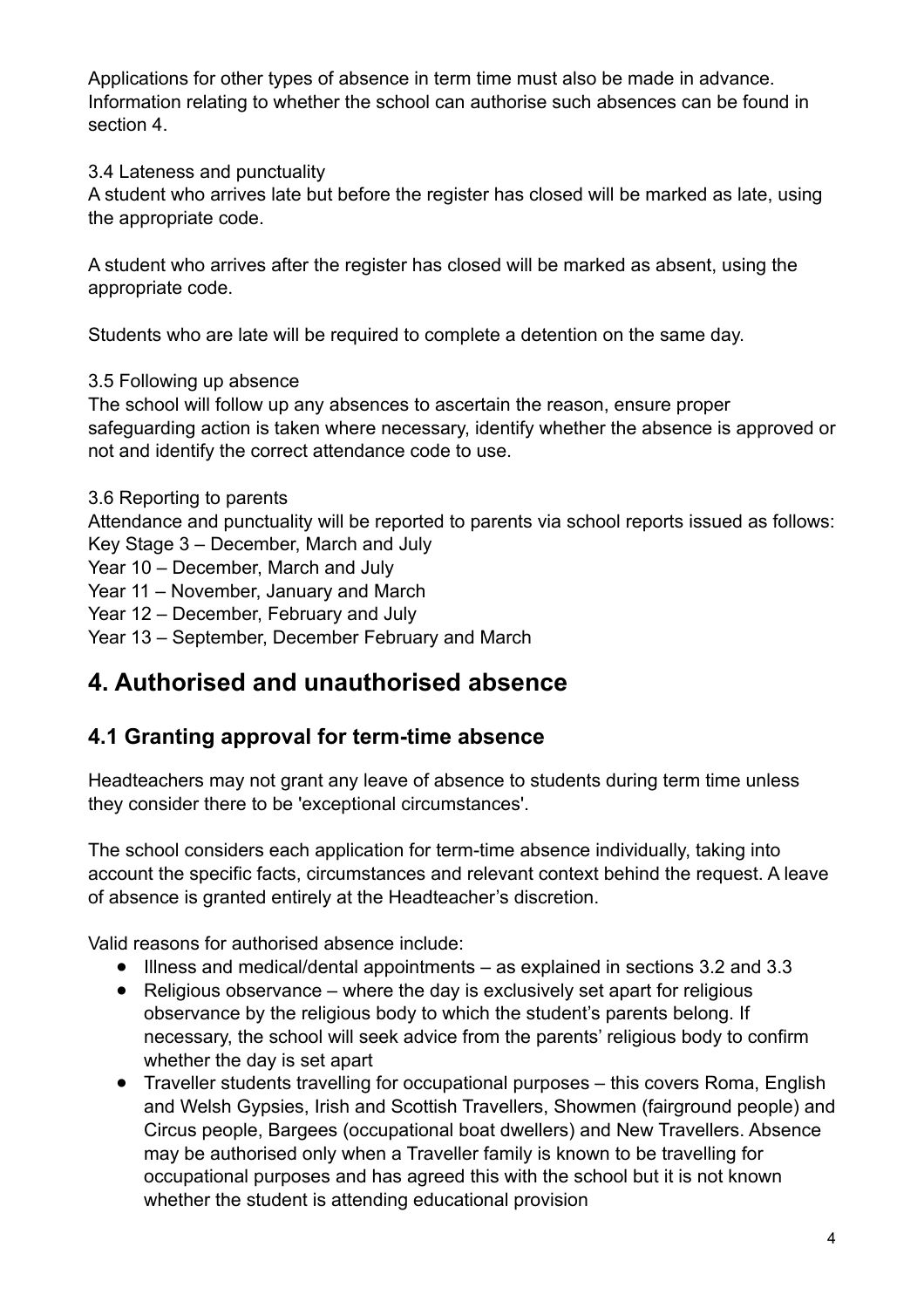Absences will not be authorised for term-time holidays

When unauthorised absences are identified, the Attendance Officer will work with the Pastoral Leader, Head of Year, the Educational Welfare Officer and the family to improve attendance of the child.

This will include:

- Ongoing monitoring of attendance
- Advisory letters sent home to Parents and Carers
- Attendance reports being regularly sent home
- Meetings with the parents and child
- Home visits
- Involvement of external agencies

Study leave – study leave is not granted by default, and is only granted to students in year 11, 12 and 13.

Provision will still be made available for students who need to revise in school.

Flexible schooling requests – on occasion, there may arise a situation whereby a student requires some flexibility in their timetable. All requests for considering a flexible schooling model should be sent to the relevant Head of Year in the first instance.

#### 4.2 Legal sanctions

Schools can fine parents for the unauthorised absence of their child from school, where the child is of compulsory school age.

If issued with a penalty notice, parents must pay £60 within 21 days or £120 within 28 days. The payment must be made directly to the local authority.

The decision on whether or not to issue a penalty notice ultimately rests with the headteacher, following the local authority's code of conduct for issuing penalty notices.

This may take into account:

- A number of unauthorised absences occurring within a rolling academic year
- One-off instances of irregular attendance, such as holidays taken in term time without permission
- Where an excluded student is found in a public place during school hours without a justifiable reason

If the payment has not been made after 28 days, the local authority can decide whether to prosecute the parent or withdraw the notice.

# **5. Strategies for promoting attendance**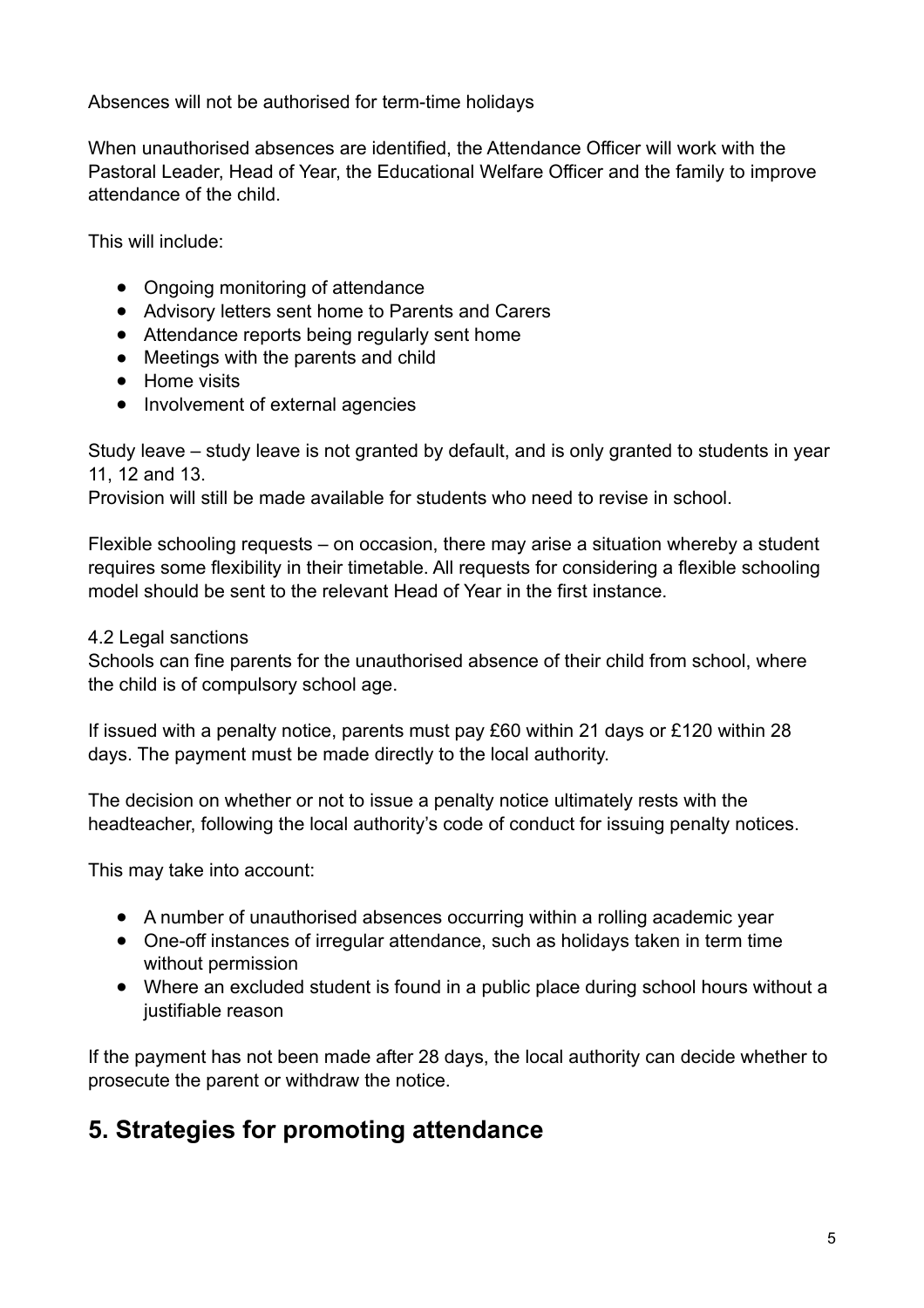At Norbury High School for Girls, we recognise and celebrate the good attendance of the majority of our students through:

- Letters home
- Name checks in year group assemblies
- Certificates awarded at the end of each term
- Small prizes awarded in assemblies

We also work with parents and carers to support them to ensure their child attends regularly.

We do this by:

- Having dedicated staff identified to support with attendance (Pastoral Leaders, heads of years, LAC And Family Liaison Worker, Attendance Officer and Educational Welfare Officer)
- Communicating with home if attendance begins to fall
- Acknowledging positive improvements

# **6. Attendance monitoring**

The attendance officer monitors student absence on a daily basis.

Parents are expected to call the school in the morning if their child is going to be absent due to ill health (see section 3.2). Parents and carers need to call the school each day the child is ill.

If a student's absence falls below 92% we will contact the parents to discuss the reasons for this.

If after contacting parents a student's absences continue to rise, we will consider involving the Education Welfare Officer.

The persistent absence threshold is 92%. If a student's individual attendance rate is lower than 92%, the student will be classified as a persistent absentee.

Student-level absence data is collected each term and published at national and local authority level through the DfE's school absence national statistics releases. The underlying school-level absence data is published alongside the national statistics. We compare our attendance data to the national average, and share this with governors.

Attendance data is collected for both the am and pm sessions as well as for each timetabled lesson. This is collected currently via a web based MIS called SIMS in February 2022 this will move to Arbor. The data is stored securely on the school's MIS system in accordance with GDPR legislation.

Attendance data is used internally for a number of purposes: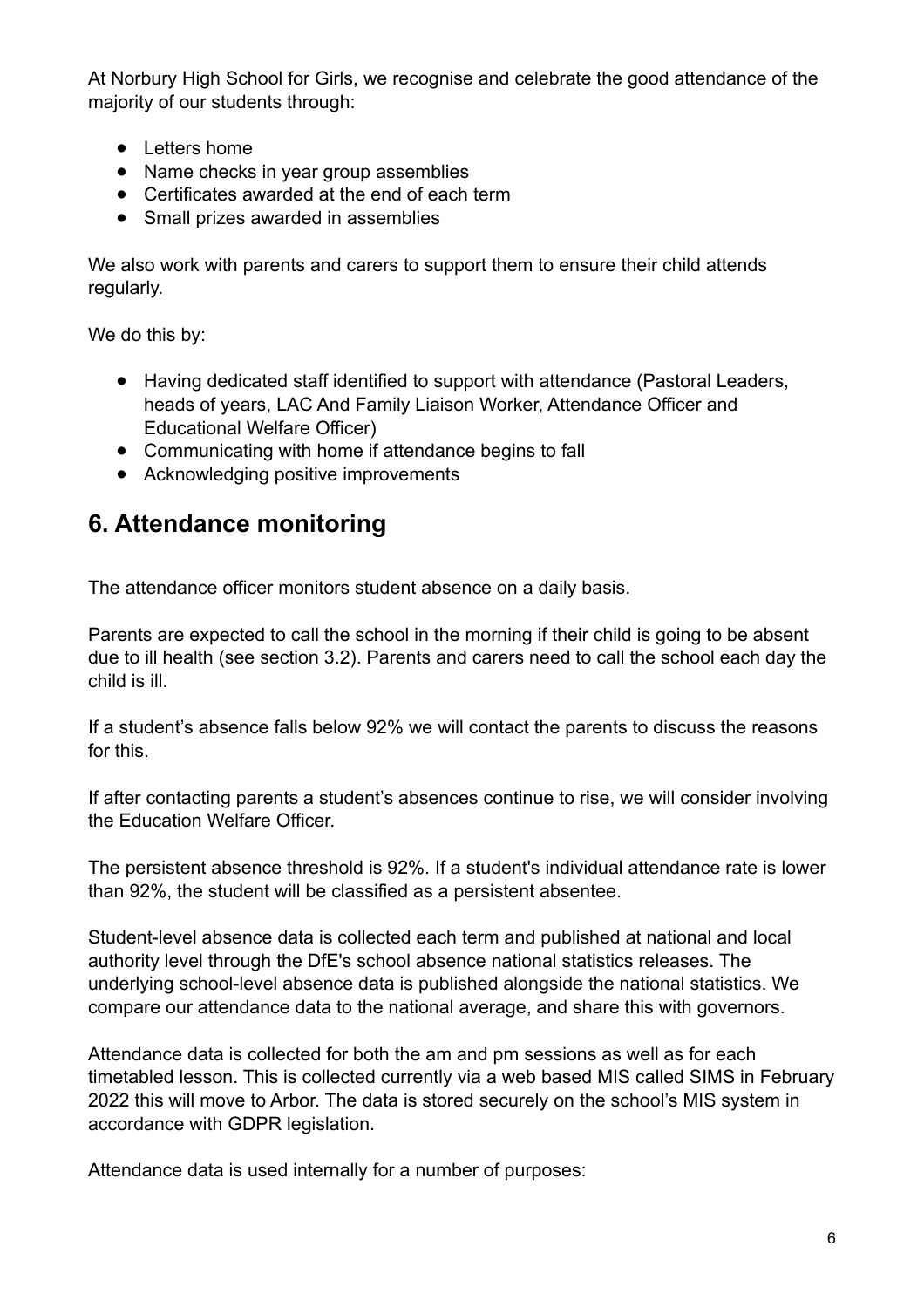- To track the attendance of individual students
- To identify whether or not there are particular groups of children whose absences may be a cause for concern
- To monitor and evaluate those children identified as being in need of intervention and support

# **7. Roles and responsibilities**

## **7.1 The local governing body**

The local governing body is responsible for monitoring attendance figures for the whole school on at least a termly basis. It also holds the headteacher to account for the implementation of this policy.

Attendance data is submitted to the local governing body by year group and within this the percentage attendance for PPG students is also shown for comparison purposes to ensure equality.

### **7.2 The Headteacher**

The headteacher is responsible for ensuring this policy is implemented consistently across the school, and for monitoring school-level absence data and reporting it to governors.

The headteacher delegates this responsibility to the assistant headteacher with responsibility for pastoral issues and safeguarding who supports other staff in monitoring the attendance of individual students and issues fixed-penalty notices, where necessary.

# **7.3 The Attendance Officer**

The Attendance Officer:

- Monitors attendance data at the school and individual student level
- Reports concerns about attendance to the Pastoral Leaders, Heads of Year and assistant headteacher.
- Works with the Education Welfare Officer to tackle persistent absence.

The Education Welfare Officer:

- Arranges calls and meetings with parents to discuss attendance issues.
- Advises the Pastoral Leaders, Heads of Year and assistant headteacher when to issue fixed-penalty notices

#### 7.4 Class teachers/form tutors

Class teachers/form tutors are responsible for recording attendance on a daily basis, using the correct codes, and submitting this information to the school office.

A Register Protocol that clearly sets out the procedures for staff taking registers also exists and can be found in Appendix 2.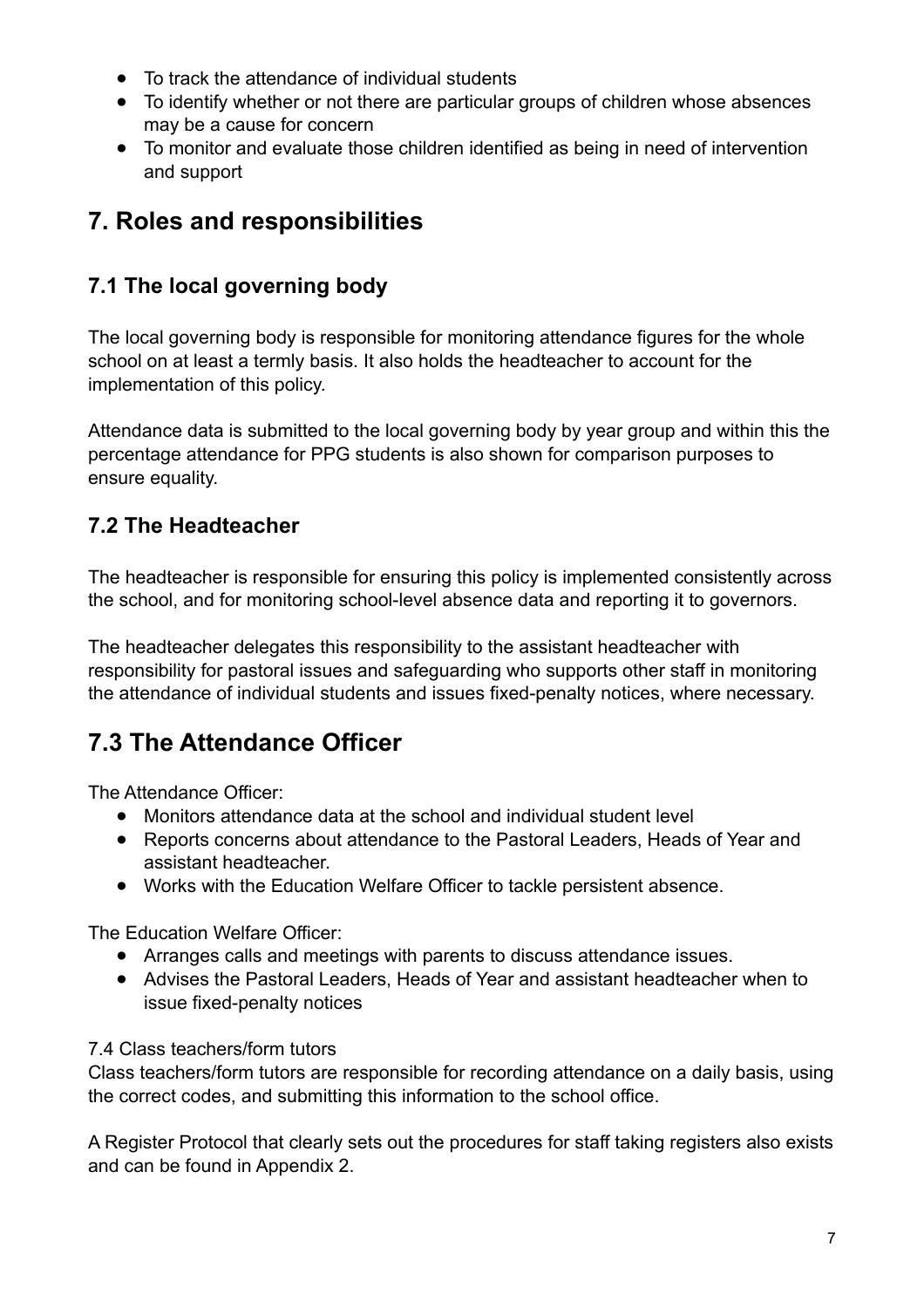#### 7.5 Office/reception staff

Office/reception staff are expected to take calls from parents about absence and record it on the school system.

#### 8. Monitoring arrangements

This policy will be reviewed annually by the assistant headteacher Pastoral and Safeguarding. At every review, the policy will be shared with the local governing body.

#### 9. Links with other policies

This policy is linked to our child protection and safeguarding policy.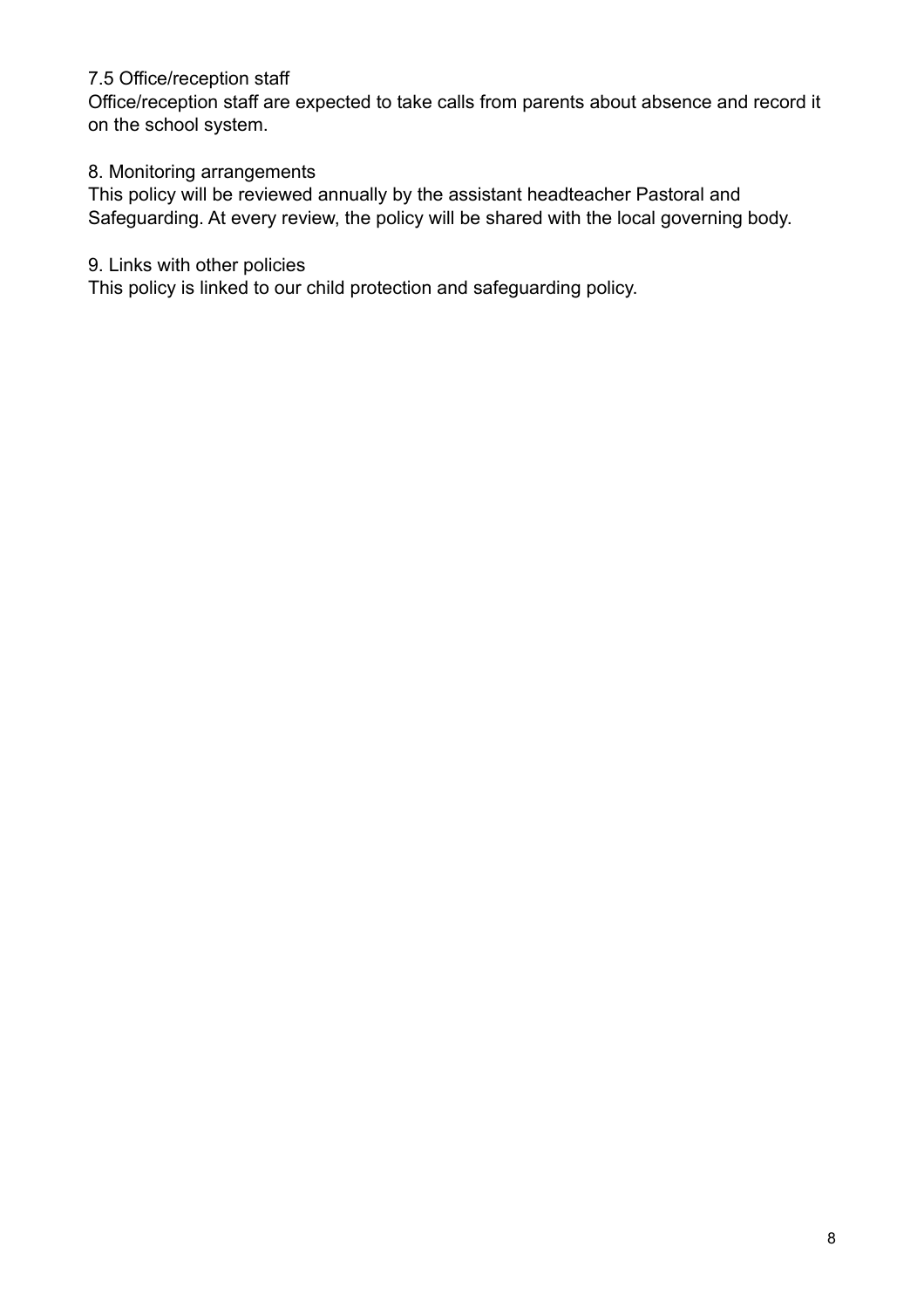# **Appendix 1: attendance codes**

| The following codes are taken from the DfE's guidance on school attendance. |  |  |
|-----------------------------------------------------------------------------|--|--|
|                                                                             |  |  |

| Code     | <b>Definition</b>             | Scenario                                                                              |
|----------|-------------------------------|---------------------------------------------------------------------------------------|
| $\prime$ | Present (am)                  | Student is present at morning registration                                            |
|          | Present (pm)                  | Student is present at afternoon<br>registration                                       |
| L        | Late arrival                  | Student arrives late before register has<br>closed                                    |
| B        | Off-site educational activity | Student is at a supervised off-site<br>educational activity approved by the<br>school |
| D        | Dual registered               | Student is attending a session at another<br>setting where they are also registered   |
| J        | Interview                     | Student has an interview with a<br>prospective employer/educational<br>establishment  |
| P        | Sporting activity             | Student is participating in a supervised<br>sporting activity approved by the school  |
| $\vee$   | Educational trip or visit     | Student is on an educational visit/trip<br>organised, or approved, by the school      |
| W        | Work experience               | Student is on a work experience<br>placement                                          |

| Code               | Definition                  | Scenario                                                                           |  |
|--------------------|-----------------------------|------------------------------------------------------------------------------------|--|
| Authorised absence |                             |                                                                                    |  |
| C                  | Authorised leave of absence | Student has been granted a leave of<br>absence due to exceptional<br>circumstances |  |
| Е                  | Excluded                    | Student has been excluded but no<br>alternative provision has been made            |  |
| H                  | Authorised holiday          | Student has been allowed to go on<br>holiday due to exceptional circumstances      |  |
|                    | <b>Illness</b>              | School has been notified that a student<br>will be absent due to illness           |  |
| М                  | Medical/dental appointment  | Student is at a medical or dental<br>appointment                                   |  |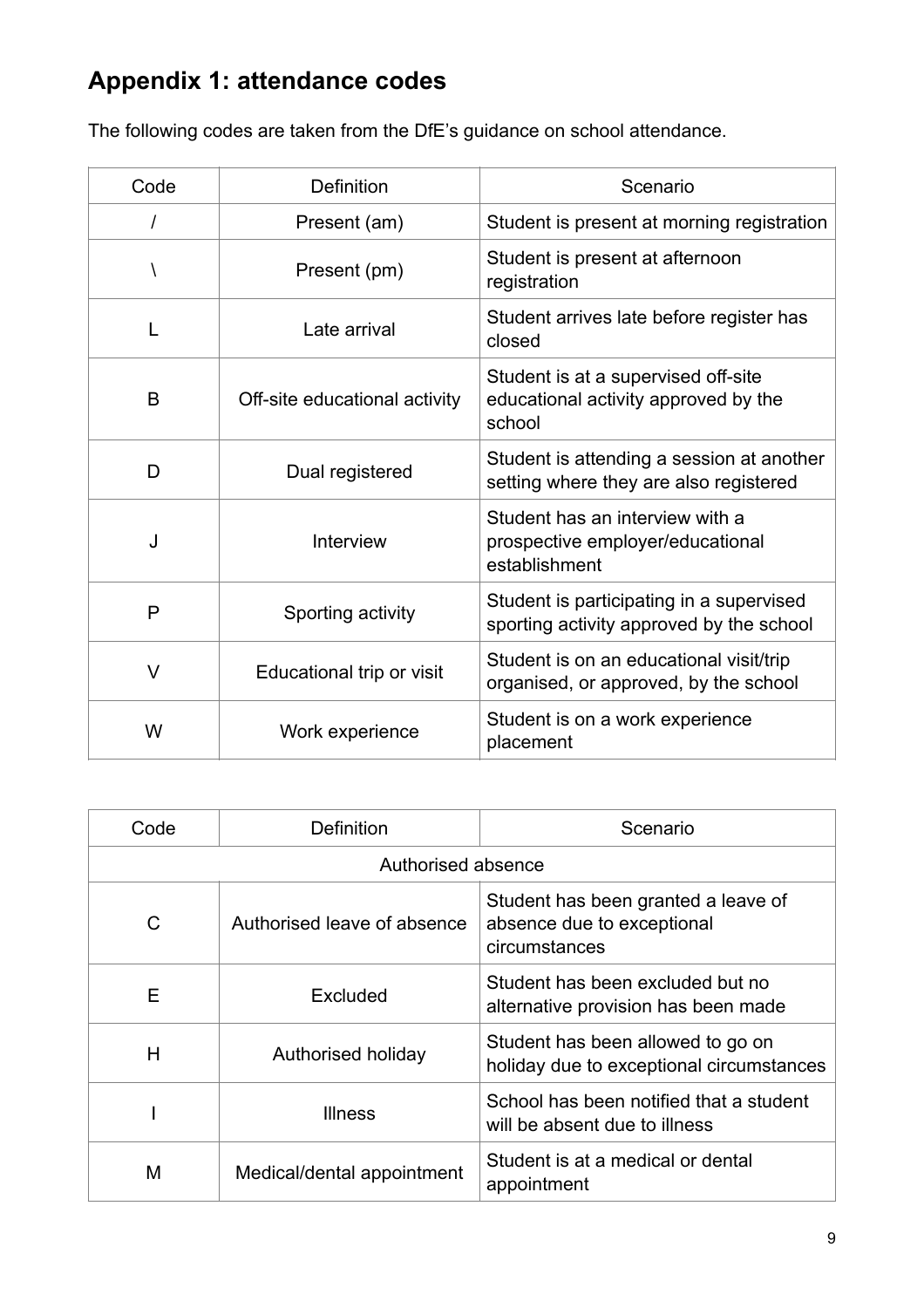| R | Religious observance                 | Student is taking part in a day of religious<br>observance                     |
|---|--------------------------------------|--------------------------------------------------------------------------------|
| S | Study leave                          | Year 11 student is on study leave during<br>their public examinations          |
|   | Gypsy, Roma and Traveller<br>absence | Student from a Traveller community is<br>travelling, as agreed with the school |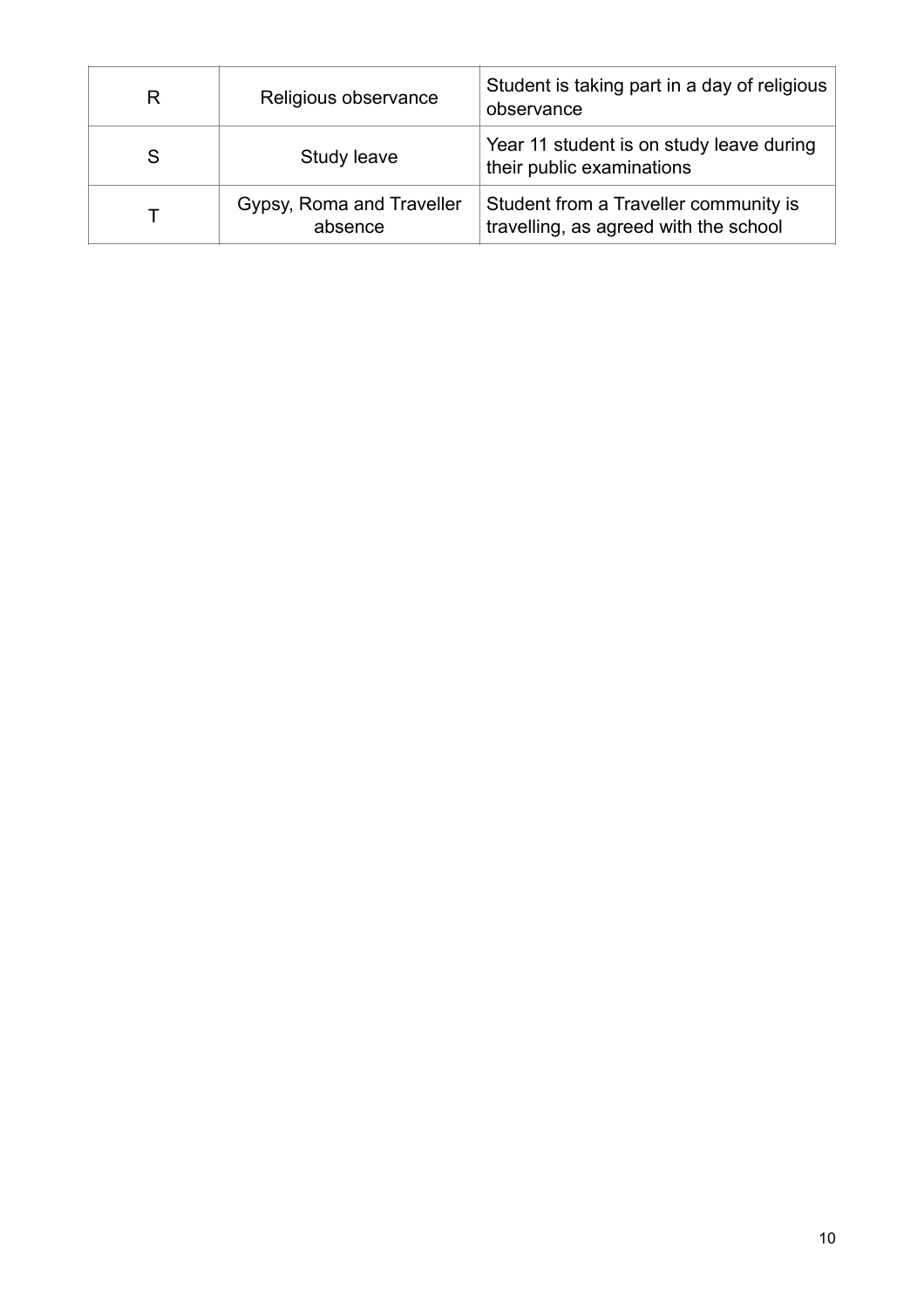| Unauthorised absence |                            |                                                                                                                                                                                                                    |
|----------------------|----------------------------|--------------------------------------------------------------------------------------------------------------------------------------------------------------------------------------------------------------------|
| G                    | Unauthorised holiday       | Student is on a holiday that was not<br>approved by the school                                                                                                                                                     |
| N                    | Reason not provided        | Student is absent for an unknown reason<br>(this code should be amended when the<br>reason emerges, or replaced with code O<br>if no reason for absence has been<br>provided after a reasonable amount of<br>time) |
|                      | Unauthorised absence       | School is not satisfied with reason for<br>student's absence                                                                                                                                                       |
| U                    | Arrival after registration | Student arrived at school after the<br>register closed                                                                                                                                                             |

| Code | Definition                                           | Scenario                                                                                                                       |
|------|------------------------------------------------------|--------------------------------------------------------------------------------------------------------------------------------|
| X    | Not required to be in school                         | Student of non-compulsory school age is<br>not required to attend                                                              |
| Y    | Unable to attend due to<br>exceptional circumstances | School site is closed, there is disruption<br>to travel as a result of a local/national<br>emergency, or student is in custody |
| 7    | Student not on admission<br>register                 | Register set up but student has not yet<br>joined the school                                                                   |
| #    | Planned school closure                               | Whole or partial school closure due to<br>half-term/bank holiday/INSET day                                                     |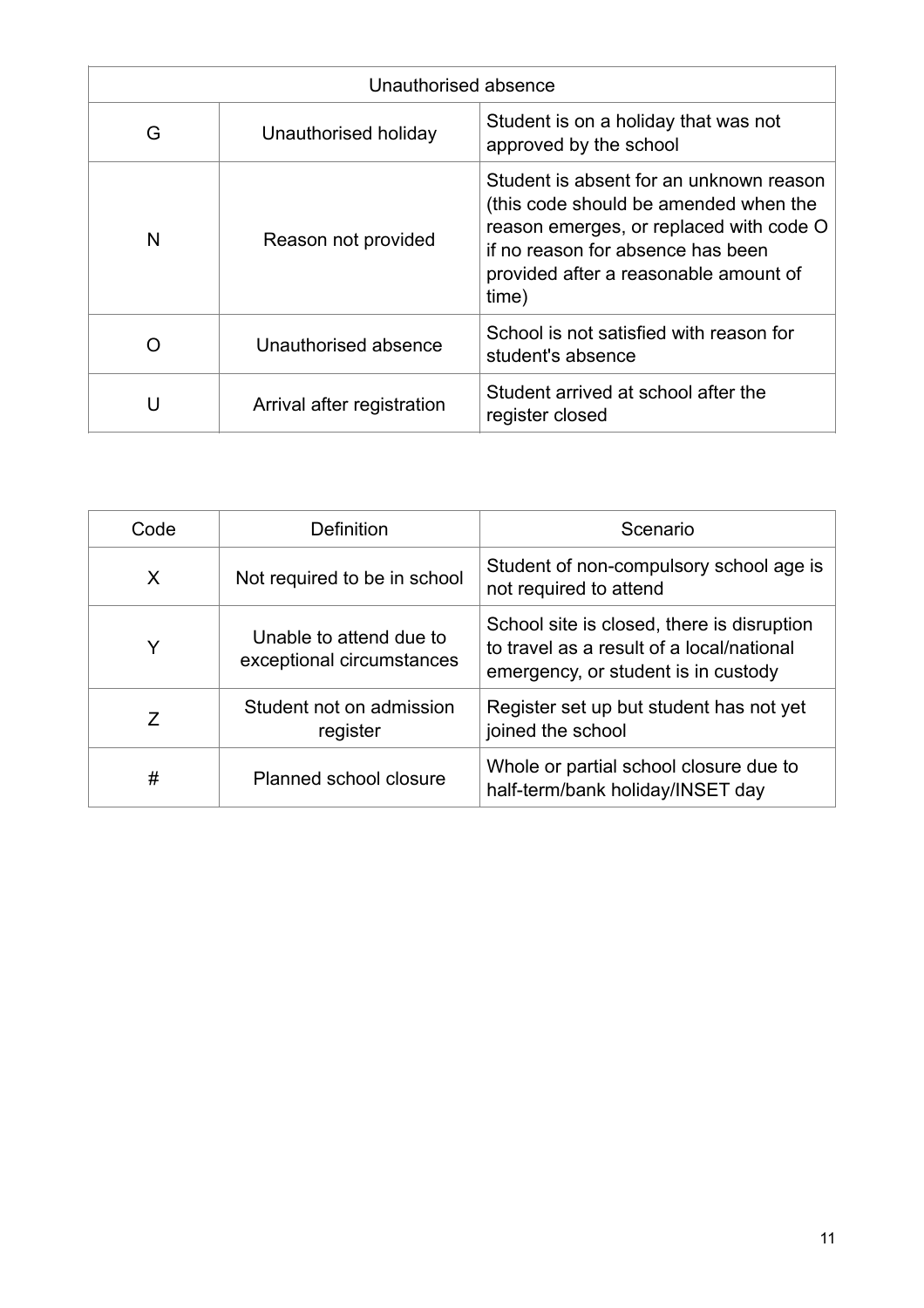# **Appendix 2: Norbury High School for Girls Registration Protocol**

#### Rationale:

It is a legal responsibility for the form tutor, class teacher or cover supervisor to take an accurate register in a timely fashion.

Taking a form or class register is an essential part of the running of a school and most importantly the safeguarding of its students eg. they also allow us to identify patterns when students are absent together and possible cases of truancy etc.

Registers are taken on SIMS within the first 15 minutes of every lesson and each student should be seen by the teacher. This will move to Arbor MIS in February 2022.

Any child missing from your lesson (if they have been present in previous lessons) should be reported to the Attendance Officer. A whole school email will then be sent requesting information as to their whereabouts.

Registers should be marked with one of 3 codes only:

- / child is present in the room
- L child was late (please enter minutes late)
- N child is not present in the room

Registers should be saved once they have been taken – please check that this has happened and if there are any IT issues please report these immediately.

There are occasions when a register is either not taken or is not accurate and this can open up a range of safeguarding concerns. As a school we are committed to maintaining an accurate record of attendance and as a result we have found it necessary to set up this protocol.

#### Process:

- 1. The SIMS/Arbor Manager will run a report each day to check the accuracy of the registers and any that are Incomplete, not take or have errors on them will be referred to the assistant headteacher (pastoral & safeguarding).
- 2. The AHT will maintain a record of these occasions and will produce the letters above and distribute these to the staff concerned, referring to the HR manager and headteacher as required.
- 3. Therefore, in circumstances when a register is not taken correctly, the following protocol will be followed:

First occasion: You will receive an advisory letter as a reminder of the legal obligation to take an accurate register in a timely manner.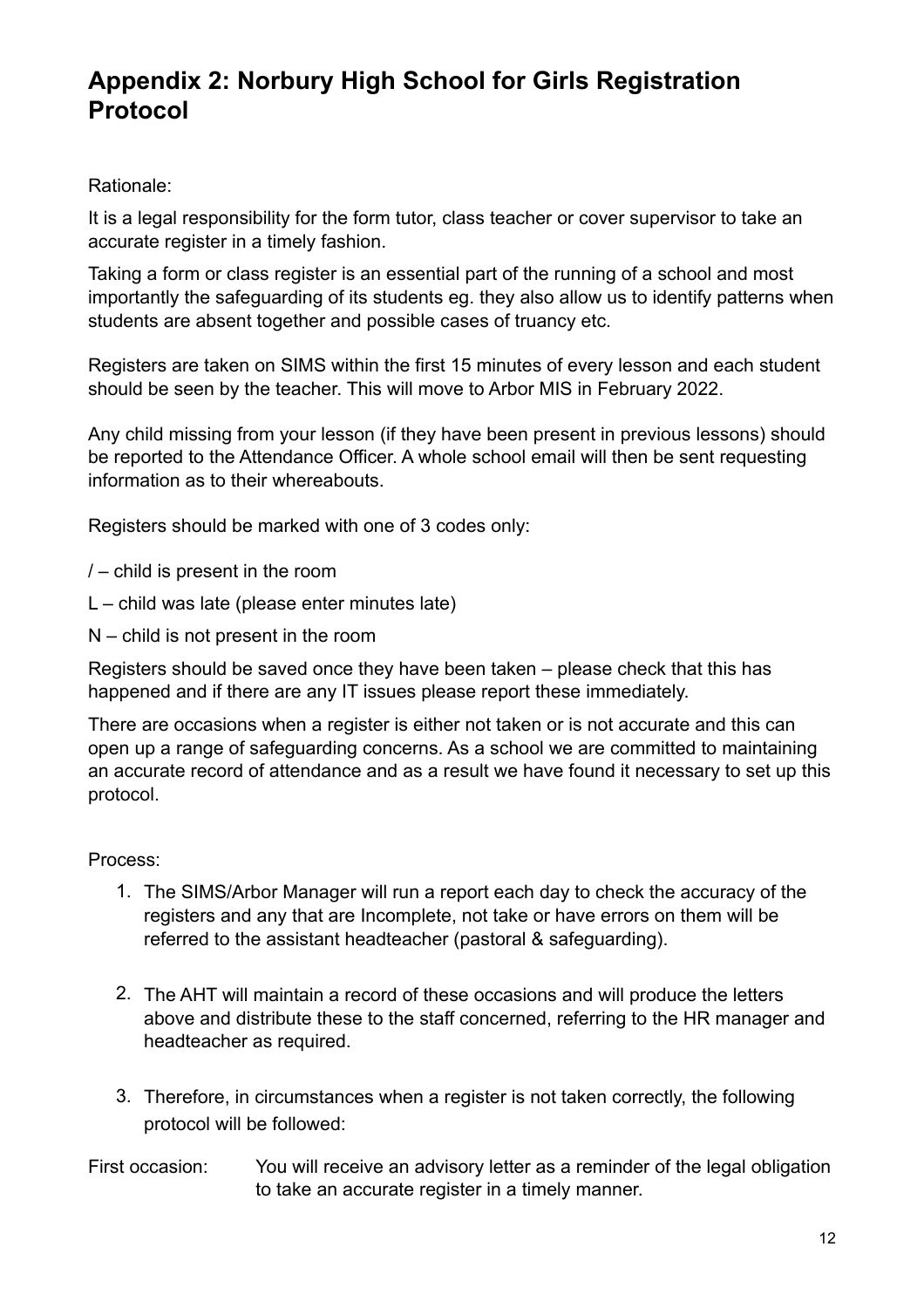- Second occasion: You will receive a second advisory letter reminding you again of your legal obligation to take an accurate and timely register.
- Third occasion: You will receive an informal warning and details of the ramifications of this.
- Fourth occasion: You will be invited to attend a formal disciplinary hearing under Stage 1 of the school disciplinary policy.
- Fifth occasion: You will receive a final warning letter and will be invited to attend a formal disciplinary hearing under Stage 2 of the school disciplinary policy.
- It is hoped that the outcome of this protocol will be an accurate record of student attendance and the accompanying reduction in safeguarding concerns related to absence or suspected absence.

Dear

Attendance Registers – 1<sup>st</sup> Advisory Letter

On <INSERT DATE & PERIOD HERE> there was an issue with your register.

It is your legal obligation as a member of teaching staff to take registers on time and accurately.

This is an advisory letter informing you that should you be in breach of your responsibilities subsequently it is likely to result in an informal warning.

Please ensure you complete all registers within the first 15 minutes of a lesson, as is school procedure.

Yours sincerely,

Chloe Rollins Assistant Headteacher & DSL

Dear

Attendance Registers - 2nd Advisory Letter

On <INSERT DATE & PERIOD HERE> there was an issue with your register. It is your legal obligation as a member of teaching staff to take registers on time and accurately.

This is a 2nd advisory letter informing you that should you continue to be in breach of your responsibilities subsequently it is likely to result in an informal warning.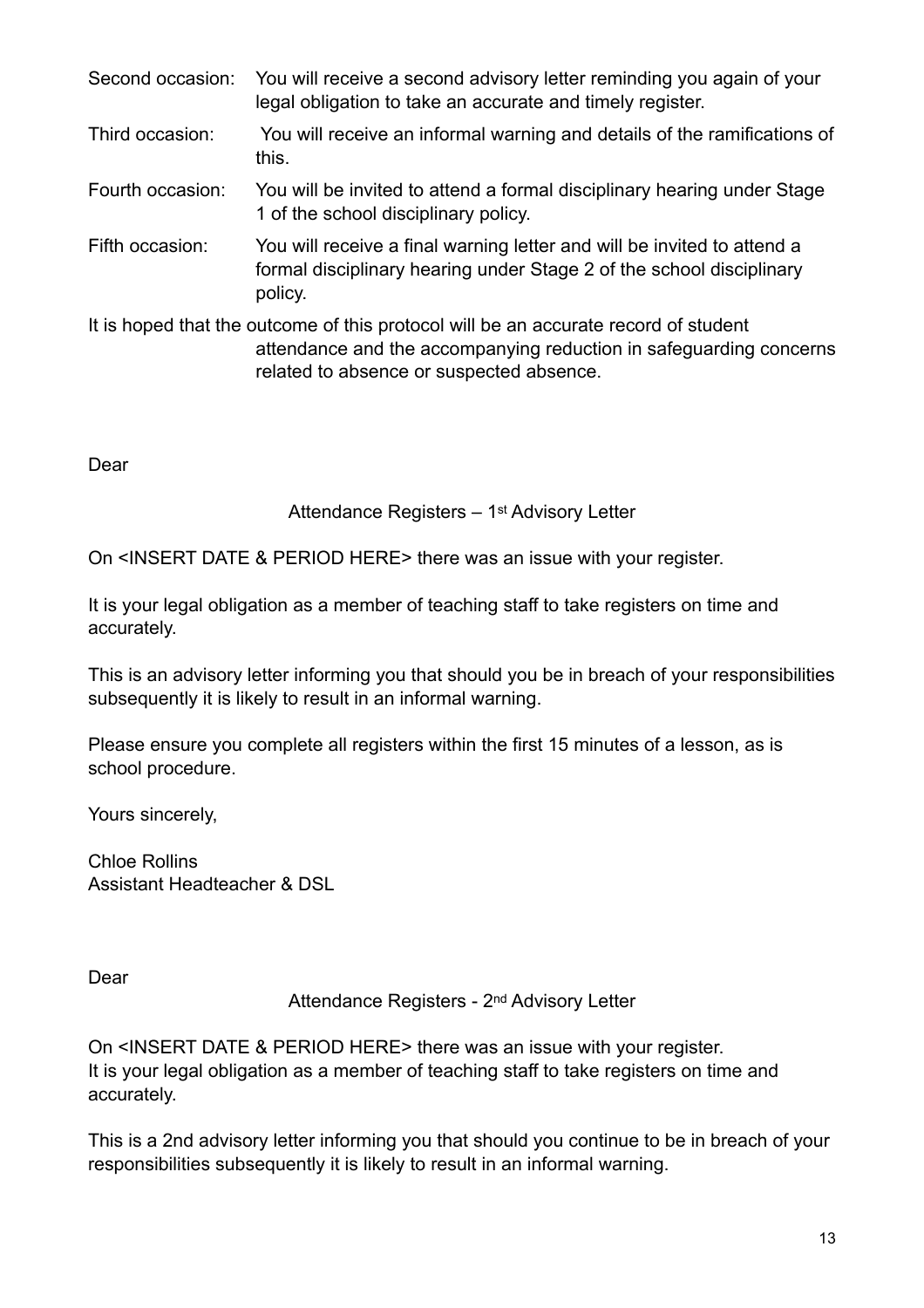Please ensure you complete all registers accurately within the first 15 minutes of a lesson, as is school procedure.

Yours sincerely,

Chloe Rollins Assistant Headteacher & DSL

Dear

#### Attendance Registers - Informal Warning

On <INSERT DATE & PERIOD HERE> there was an issue with your register.

It is your legal obligation as a member of teaching staff to take registers on time and accurately.

This letter is an informal warning of the school staff discipline policy and serves as a reminder that should you be in breach of your responsibilities subsequently it is likely to result in a disciplinary hearing with the governors.

Please ensure you complete all registers accurately within the first 15 minutes of a lesson, as is school procedure.

Yours sincerely,

Chloe Rollins Assistant Headteacher & DSL

Dear

Attendance Registers - Formal Disciplinary Hearing

On <INSERT DATE & PERIOD HERE> there was an issue with your register. It is your legal obligation as a member of teaching staff to take registers on time and accurately.

You have now been in breach of your responsibilities on more than 3 occasions and have a received an informal warning within the last 12 months.

You are now invited to attend a formal disciplinary hearing under stage one of the disciplinary policy. The hearing will be held on (5 working days notice) at <INSERT DATE & PERIOD HERE>.

During the meeting you will have a full opportunity to make representations before a decision is made. If a written warning, or any other formal sanction, is the outcome determined you will be offered a right of appeal.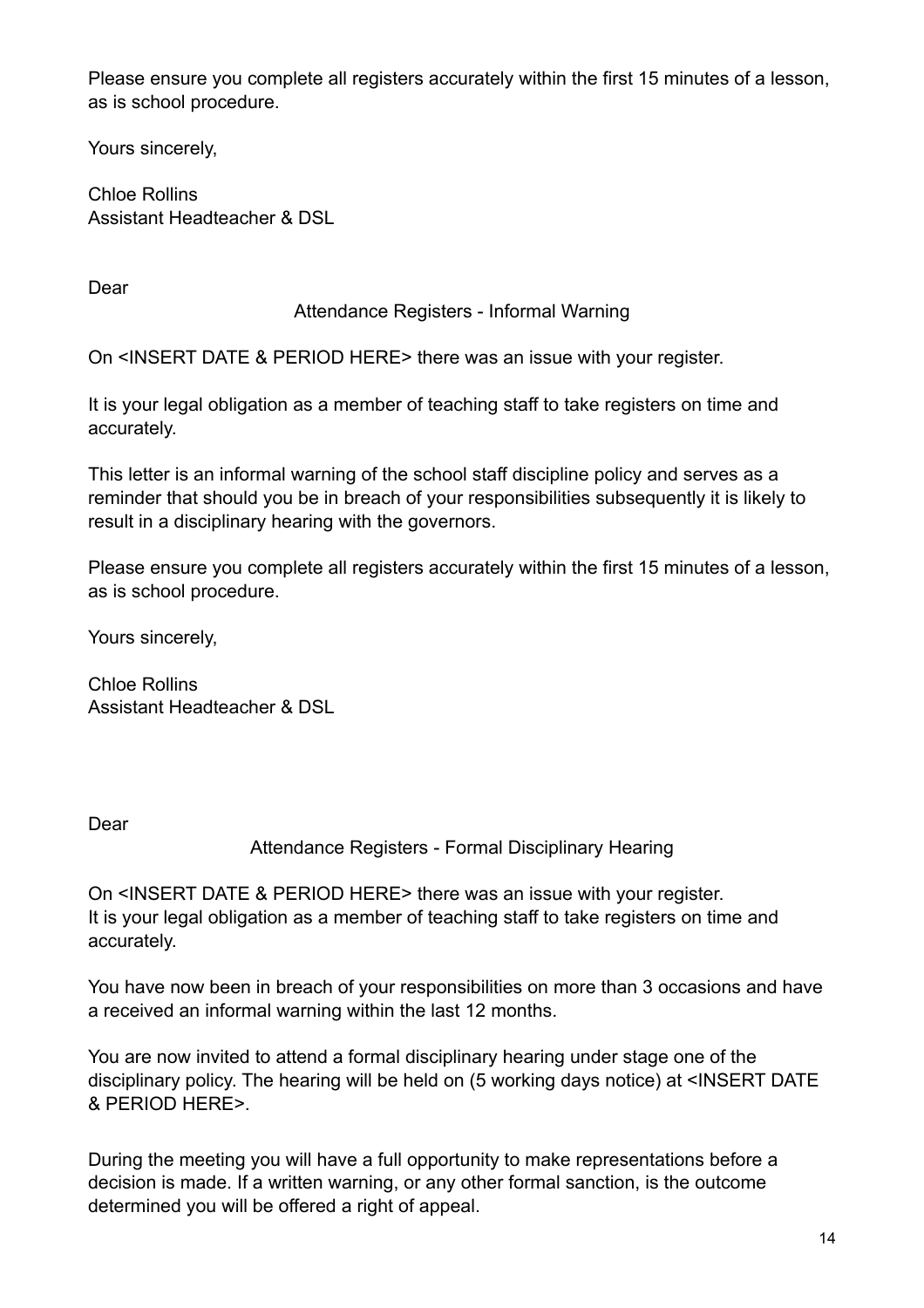The hearing will be conducted by Markieu Hayden, Headteacher. The case will be presented by the Assistant Headteacher Pastoral and Debbi McCardie will take notes of the hearing. You are entitled to bring a colleague or a trade union representative to the meeting in accordance with our Disciplinary Procedure. If you wish to bring a representative, please let me know their name as soon as possible.

Yours sincerely,

Chloe Rollins Assistant Headteacher & DSL

Dear

Attendance Registers - Final Warning Letter

On <INSERT DATE & PERIOD HERE> there was an issue with your register.

It is your legal obligation as a member of teaching staff to take registers on time and accurately.

You have now been in breach of your responsibilities on more than 4 occasions and have a received a first written warning within the last 12 months.

You are now invited to attend a formal disciplinary hearing under stage two of the disciplinary policy. The hearing will be held on (5 working days notice) at <INSERT DATE & PERIOD HERE>.

During the meeting you will have a full opportunity to make representations before a decision is made. If a final written warning, or any other formal sanction, is the outcome determined you will be offered a right of appeal.

The hearing will be conducted by Markieu Hayden, Headteacher. The case will be presented by deputy headteacher Pastoral and Debbi McCardie will take notes of the hearing.

You are entitled to bring a colleague or a trade union representative to the meeting in accordance with our Disciplinary Procedure. If you wish to bring a representative, please let me know their name as soon as possible.

Please ensure you complete all registers accurately within the first 15 minutes of a lesson, as is school procedure.

Yours sincerely,

Chloe Rollins

Assistant Headteacher & DSL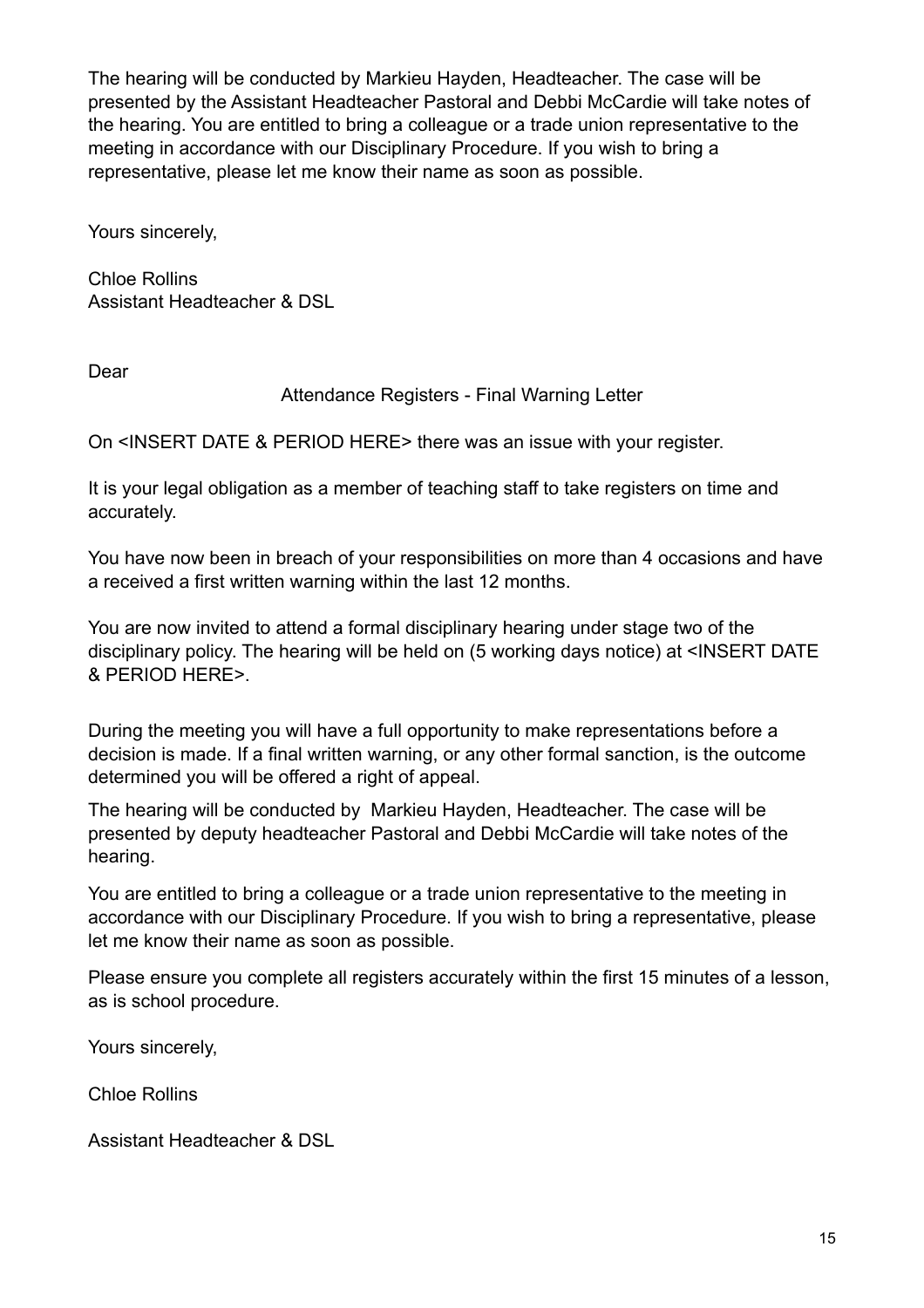# **Appendix 3: Coronavirus Addendum**

## **1. Aims and scope**

We are committed to meeting our obligations with regards to school attendance by:

- Ensuring every student has access to full-time education to which they are entitled
- Acting early to address patterns of absence
- Supporting parents/carers and students who are concerned about the return to school due to coronavirus

This addendum applies from the start of the autumn term 2021 until the end of the 2021/22 academic year. It sets out changes to our normal attendance policy, and should be read in conjunction with that policy.

Unless covered here, our normal attendance policy continues to apply.

We may need to amend or add to this addendum as circumstances or official guidance changes. We will communicate any changes to staff, parents and students.

### **2. Guidance and definitions**

This policy meets the requirements of the Department for Education's (DfE's) [guidance](https://www.gov.uk/government/publications/school-attendance/addendum-recording-attendance-in-relation-to-coronavirus-covid-19-during-the-2020-to-2021-academic-year) on school attendance during the 2020/21 academic year.

This addendum reflects the latest advice from the Croydon Local Authority.

In section 4.2 of this addendum, where we refer to 'close contact', this means:

- Direct close contacts: face-to-face contact with an infected individual for any length of time, within 1 metre, including being coughed on, a face-to-face conversation, or unprotected physical contact (skin-to-skin)
- Proximity contacts: extended close contact (within 1 to 2 metres for more than 15 minutes) with an infected individual
- Travelling in a small vehicle, like a car, with an infected person

This definition is from the DfE's [guidance on full reopening for schools](https://www.gov.uk/government/publications/actions-for-schools-during-the-coronavirus-outbreak/guidance-for-full-opening-schools) (see number 9 in 'the system of controls').

### **3. Attendance expectations**

It is mandatory for all students of compulsory school age to attend school unless:

- They have been granted an authorised absence by the school in line with section 4.1 of our normal attendance policy
- They cannot attend school due to specific circumstances related to coronavirus (see section 4, below)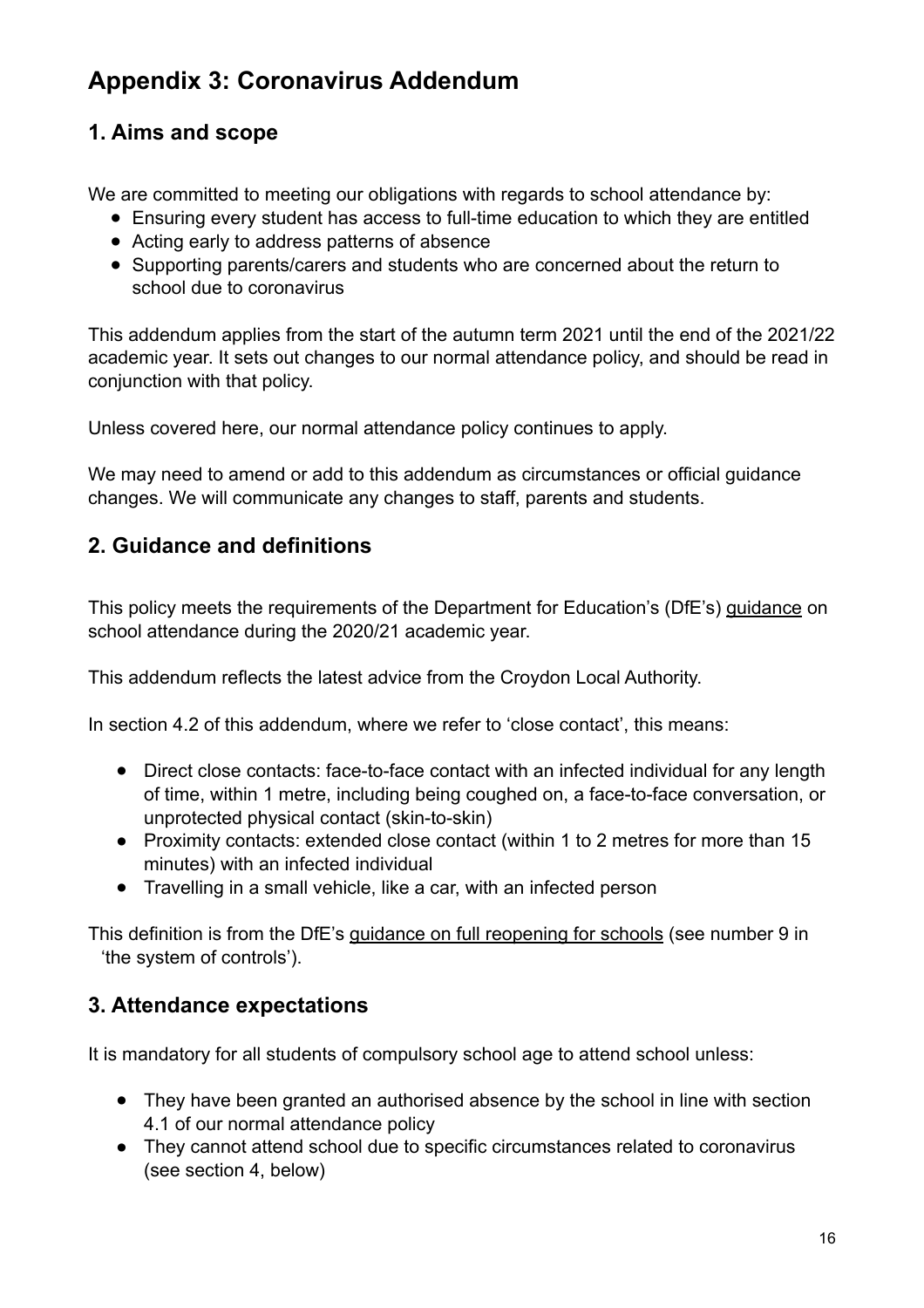### **4. Where 'non-attendance in relation to coronavirus' applies**

We will only accept 'non-attendance in relation to coronavirus' in circumstances where a student's travel to, or attendance at, school would be:

- contrary to quidance relating to the incidence or transmission of COVID-19 from UK Health Security Agency (UKHSA), and/or the Department of Health and Social Care (DHSC)
- prohibited by any legislation (or instruments such as statutory directions) relating to the incidence or transmission of COVID-19

#### **Examples in which 'not attending in circumstances relating to COVID-19' could apply**

In line with current legislation and guidance from the UKHSA and DHSC, examples are as follows:

#### **4.1 Pupils who have symptoms of COVID-19**

Pupils who have symptoms of COVID-19, or have a positive test, should follow the guidance on [people with COVID-19 and their contacts.](https://www.gov.uk/government/publications/covid-19-people-with-covid-19-and-their-contacts) The student's parent/carer must notify the school about the positive test result as soon as possible. They should call the Attendance Officer on 028 679 00620 ext

Code X should be used to record where a pupil is not attending school in line with guidance while awaiting a test result.

Pupils who test positive are advised to stay at home in line with public health guidance. After a pupil tests positive for COVID-19, they should be recorded as code I (illness) whilst they are absent from school.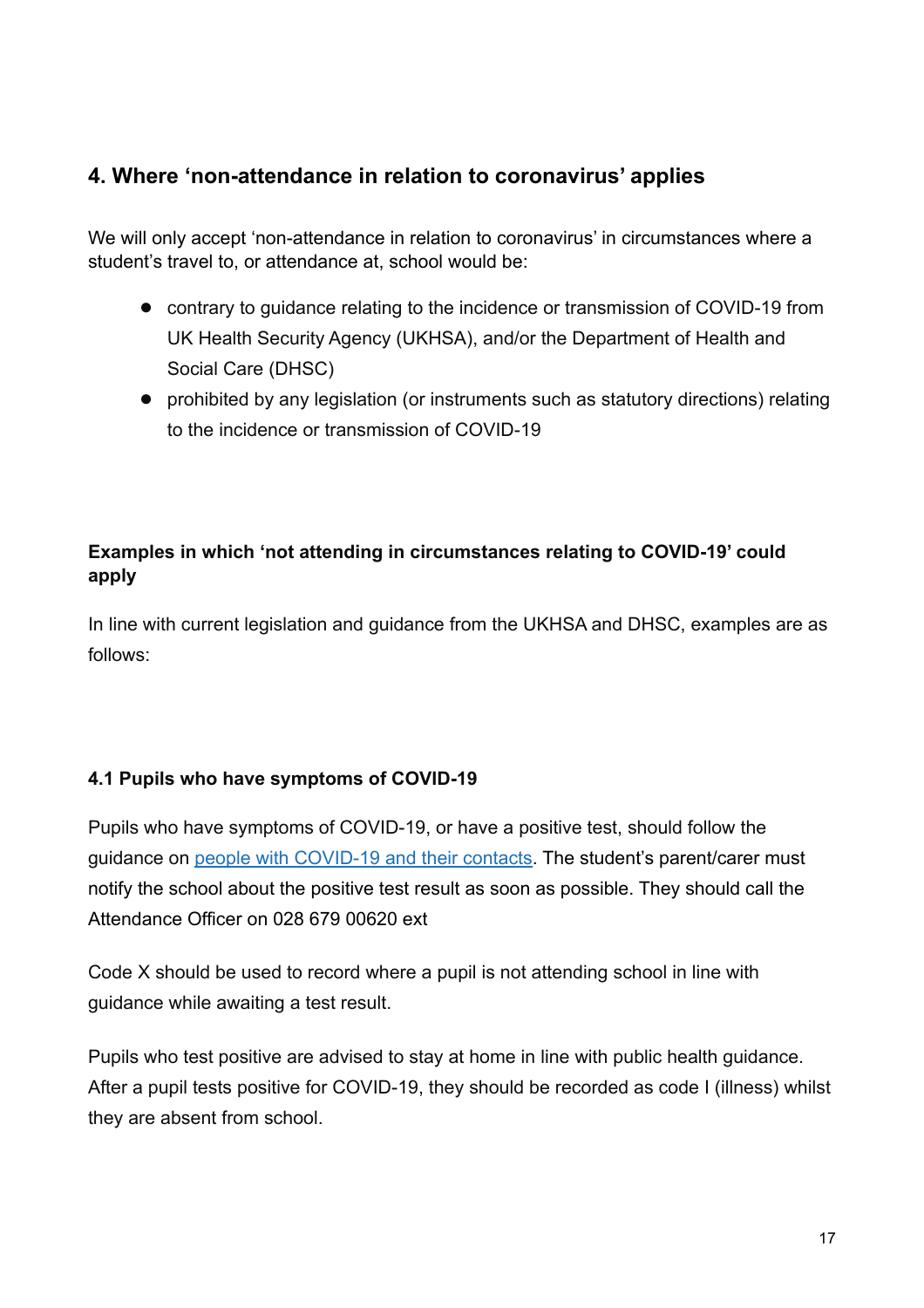#### **4.2 Pupils who have not had a test**

Pupils who have symptoms of COVID-19 should follow guidance about staying at home in [people with COVID-19 and their contacts](https://www.gov.uk/government/publications/covid-19-people-with-covid-19-and-their-contacts). Where a pupil is unable to take a PCR test, for example due to a disability, the school should record the pupil as code X in the register.

Schools are required to follow up with families if they are not satisfied with the reason as to why the pupil is not in school. Schools can request supporting evidence from the family. Where the school is not satisfied with the reason given for absence, they may record this using one of the unauthorised absence codes, in line with the [school attendance:](https://www.gov.uk/government/publications/school-attendance)  [guidance](https://www.gov.uk/government/publications/school-attendance).

#### **4.3. Student has to quarantine after travel abroad**

The parent/carer must notify the school if their child has to quarantine after travel to a country that is not on the government's [exemptions list.](https://www.gov.uk/guidance/coronavirus-covid-19-travel-corridors%23countries-and-territories-with-no-self-isolation-requirement-on-arrival-in-england)

The student must quarantine for 14 days on their arrival to the UK and return to school thereafter.

We strongly recommend that no travel is undertaken to countries who are not included on the exemption list as the loss of learning time due to quarantine can be significant.

#### **4.4 Student is required to shield during a local lockdown**

The parent/carer will notify the school if they are advised by the government to stay at home and will provide proof of their shielding letter by sending a digital copy to attendance@nhsg.org.uk or by sending a photocopy to the school address marked for the attention of the Attendance Officer.

The student will stay at home until the shielding measures in the local area are paused. Once the shielding measures are lifted, we will contact the student's parent/carer to set the expectation that they can return to school.

#### **4.5 Remote learning provision**

If a student is not attending school because of circumstances related to coronavirus, but where the student is not ill, the school will provide the student access to remote education.

Our approach and expectations regarding remote education are set out in our Remote Learning Policy which can be found on our website.

We will keep a record of, and monitor, student engagement with remote learning, but we will not track this information in the attendance register.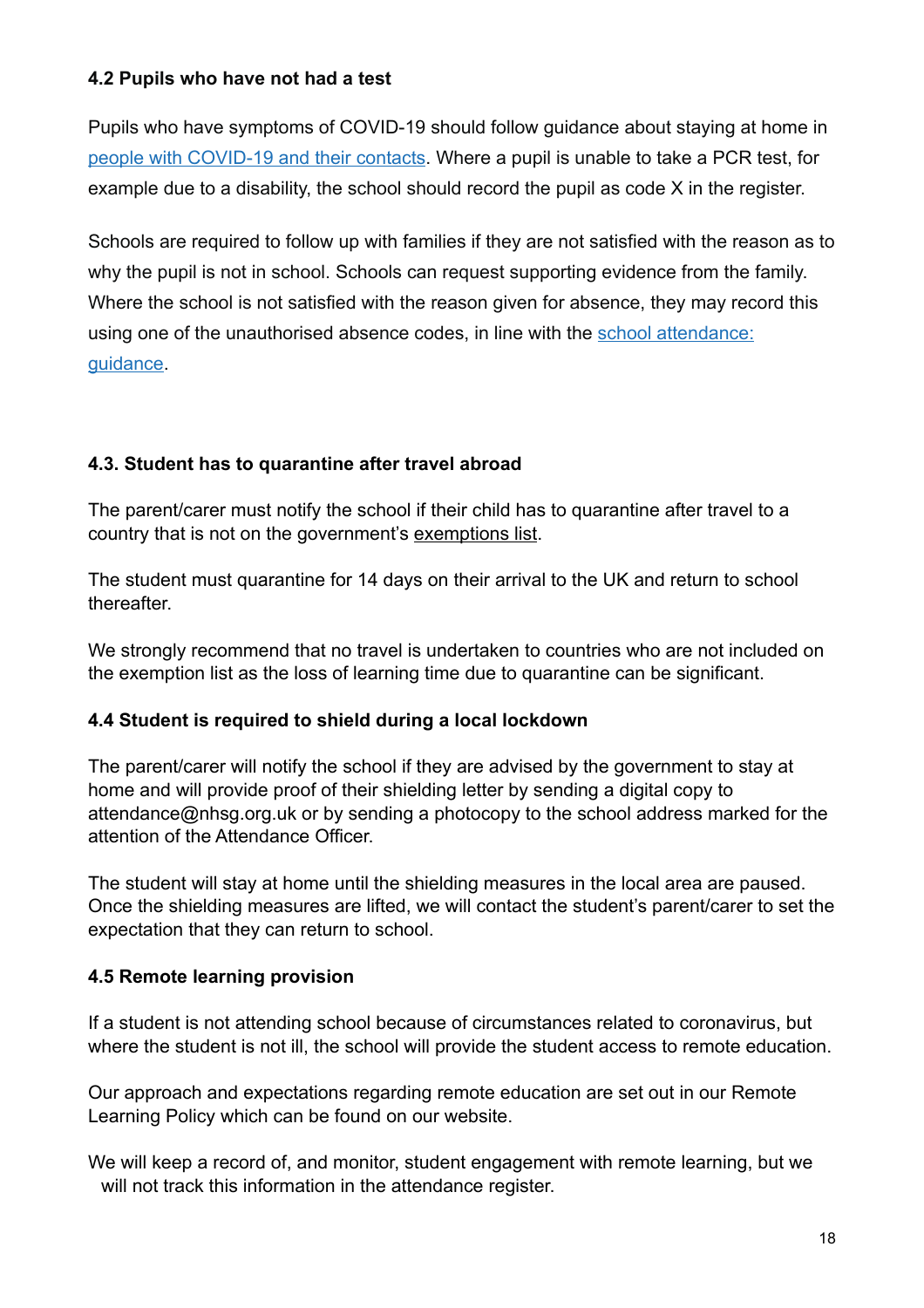## **5. Recording attendance**

We will take our attendance register at the start of the first session of each school day and again in every lesson, the register for Period 5 will count as the register of the second session.

It will mark whether every student is:

- Present
- Attending an approved off-site educational activity
- Absent
- Unable to attend due to 'exceptional circumstances' (as defined in section 4 of our normal attendance policy)
- Unable to attend for reasons related to coronavirus (see below for the relevant absence codes and when we will use them)

#### **Student absence codes**

The following codes are taken from the DfE's addendum to their school attendance guidance for the 2021/22 academic year. If not covered here, our normal attendance codes apply.

| Code | <b>Definition</b>                                                       | Scenario                                                                                                                              |
|------|-------------------------------------------------------------------------|---------------------------------------------------------------------------------------------------------------------------------------|
| X    | Not attending in<br>circumstances relating to<br>coronavirus (COVID-19) | Student has to self-isolate because they<br>have symptoms or live with someone<br>who does, and are waiting for their test<br>results |
|      | <b>Illness</b>                                                          | Student remains unwell following a<br>negative test result (i.e. with a different<br>illness)                                         |
|      | <b>Illness</b>                                                          | Student has to continue to self-isolate<br>because they tested positive                                                               |
| X    | Not attending in<br>circumstances relating to<br>coronavirus (COVID-19) | Student has to self-isolate (for 14 days)<br>because someone they live with tested<br>positive                                        |
| X    | Not attending in<br>circumstances relating to<br>coronavirus (COVID-19) | Student has to self-isolate (for 14 days)<br>because they are a close contact of<br>someone who tested positive                       |
| X    | Not attending in<br>circumstances relating to<br>coronavirus (COVID-19) | Student has to quarantine (for 14 days)<br>after a trip to a non-exempt country                                                       |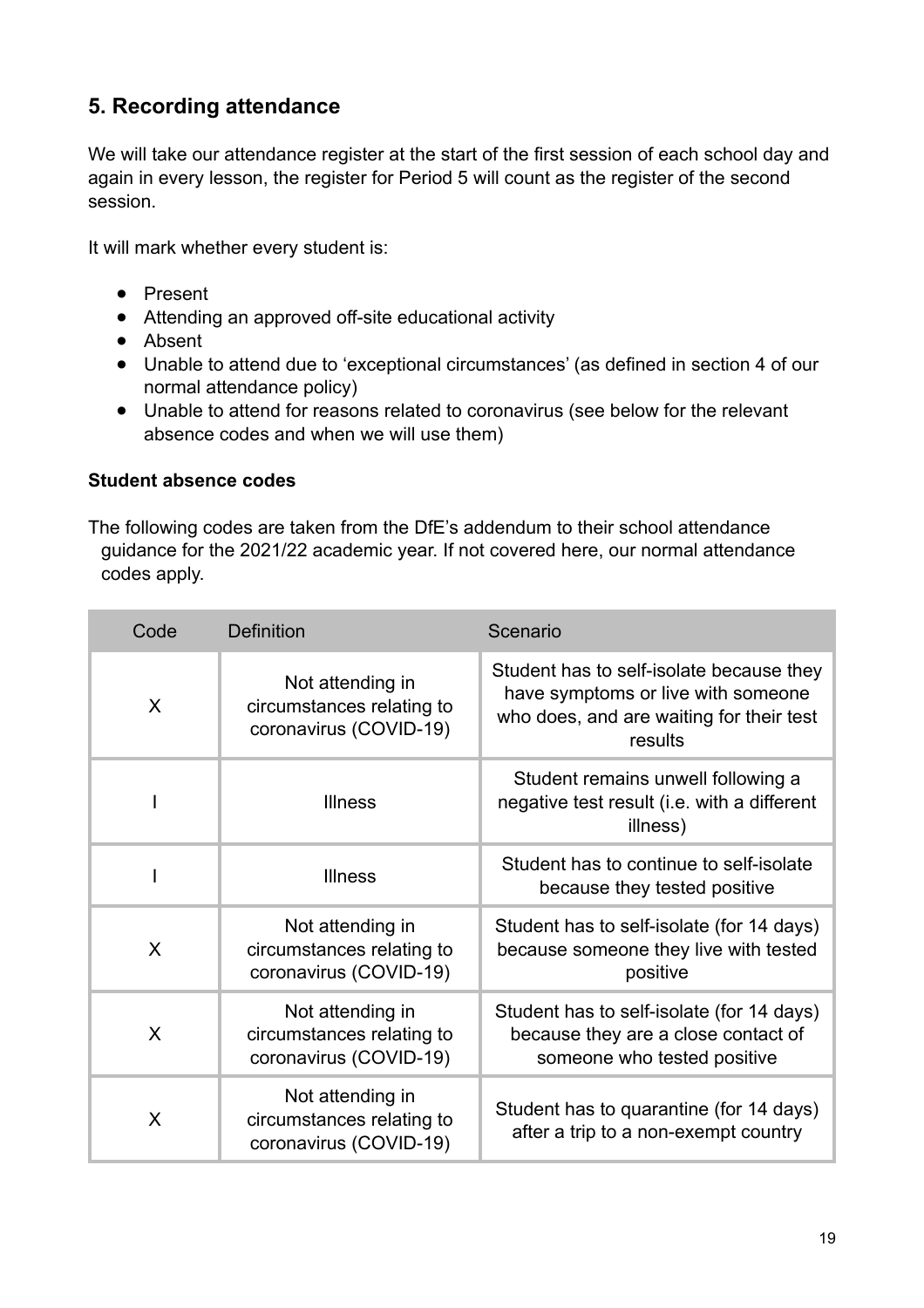| X | Not attending in<br>circumstances relating to<br>coronavirus (COVID-19) | Student is required to shield in the case<br>of a local lockdown, or lives with<br>someone who is required to shield |
|---|-------------------------------------------------------------------------|----------------------------------------------------------------------------------------------------------------------|
| X | Not attending in<br>circumstances relating to<br>coronavirus (COVID-19) | Student is asked not to attend in the<br>case of local lockdown                                                      |

### **6. Following up absence**

Where any child we expect to attend school does not attend, or stops attending, we will:

- Follow up on their absence with their parent or carer by making initial contact and advising them of the requirement for their child to attend school in person.
- We will then instigate our normal follow up for non-attendance.
- Notify any professionals involved with the child where this applies.

If a student does not attend because they, and/or their parent/carer are concerned about returning to school because of coronavirus, we will make contact and arrange an opportunity for the parent/carer and a member of the SLT to discuss the protective measures the school is taking to keep students safe

#### **6.1 Legal sanctions**

Schools can fine parents for the unauthorised absence of their child from school, where the child is of compulsory school age.

If issued with a penalty notice, parents must pay £60 within 21 days or £120 within 28 days. The payment must be made directly to the local authority.

The decision on whether or not to issue a penalty notice ultimately rests with the headteacher, following the local authority's code of conduct for issuing penalty notices.

This may take into account:

- A number of unauthorised absences occurring within a rolling academic year
- One-off instances of irregular attendance, such as holidays taken in term time without permission
- Where an excluded student is found in a public place during school hours without a justifiable reason

If the payment has not been made after 28 days, the local authority can decide whether to prosecute the parent or withdraw the notice.

### **7. Monitoring arrangements**

This policy will be reviewed as guidance from the LA or Department for Education is updated, and as a minimum every 2 months during term time by Assistant Headteacher with responsibilities for pastoral affairs and safeguarding.